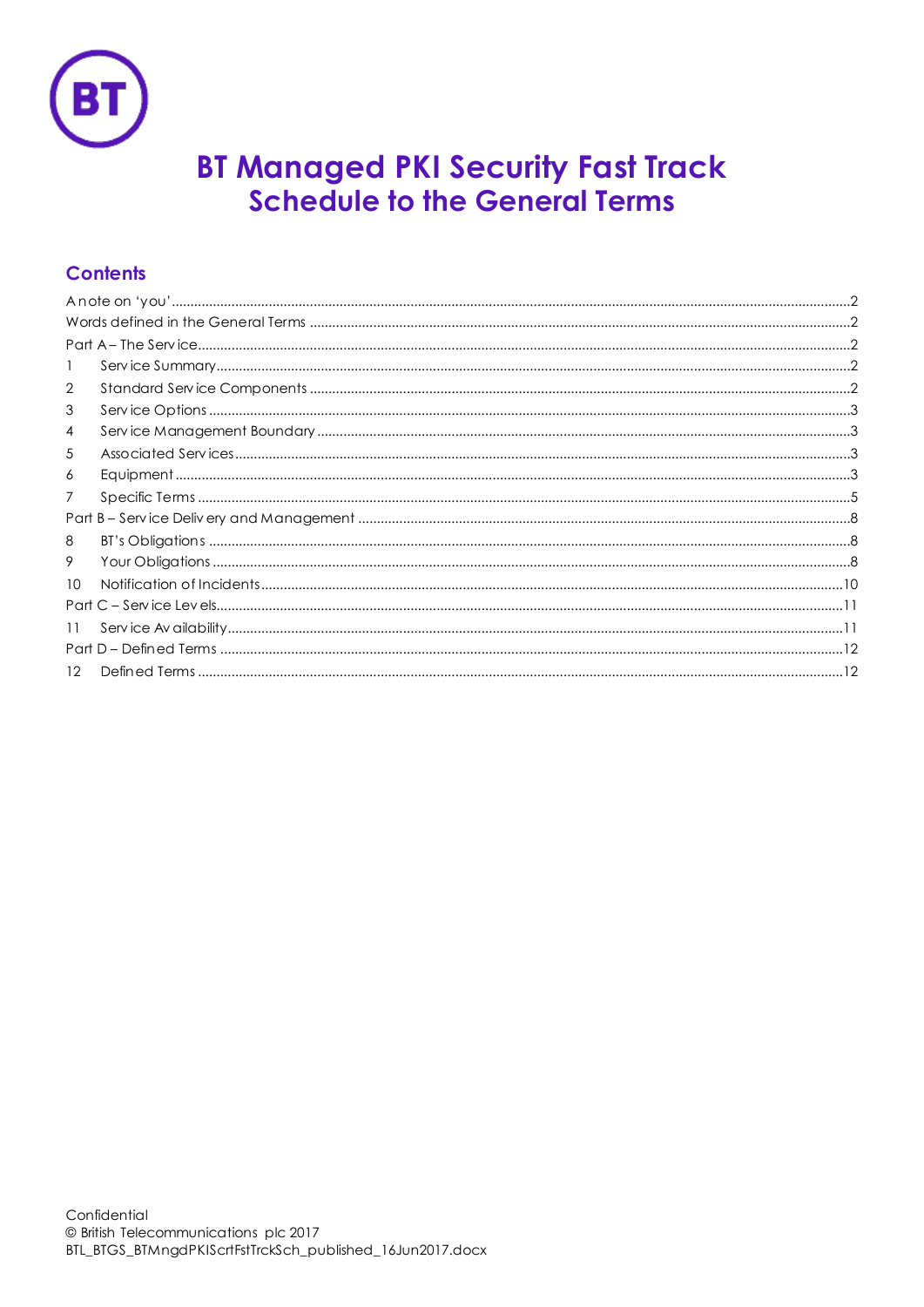

# <span id="page-1-0"></span>**A note on 'you'**

'You' and 'your' mean the Customer.

#### <span id="page-1-1"></span>**Words defined in the General Terms**

Words that are capitalised but hav e not been defined in this Schedule hav e the meanings giv en to them in the General Terms.

# <span id="page-1-2"></span>**Part A – The Service**

#### <span id="page-1-3"></span>**1 Service Summary**

BT will prov ide you with a set of managed serv ices that will enable you to become a Local Registration Authority and manage End User enrolments for End User Certificate(s) under a Public or Priv ate Hierarchy, comprising:

- 1.1 the Standard Serv ice Components; and
- 1.2 any of the Serv ice Options as set out in any applicable Order,

up to the point of the Serv ice Management Boundary as set out in Paragraph [4](#page-2-1) (the "**PKI Security Fast Track Service**").

## <span id="page-1-4"></span>**2 Standard Service Components**

BT will prov ide you with all the following standard serv ice components ("**Standard Service Components**") in accordance with the details as set out in any applicable Order

- 2.1 **CAs**: BT will prov ide you with the number of CAs as set out in any applicable Order.
- 2.2 **RA Kit**: BT will prov ide you with a RA Kit for the Administrator and any additional RA Kit(s) as set out in any applicable Order.

#### 2.3 **End User Page(s)**:

- 2.3.1 BI will provide you with End User Page(s) for the purposes of:
	- (a) registering End Users for each CAs; and
	- (b) enabling End Users to download the Root Key of each of the CAs prov ided as part of the PKI Security Fast Track Serv ice.
- 2.3.2 BT will host the End User Pages on a BT web serv er that is allocated a URL.
- 2.3.3 You may make changes to the End User Pages within the boundaries of the functionality prov ided by the software packages as set out in the Administrator Handbook.
- 2.4 **Certificate Revocation List (CRL)**: BT will prov ide you with a daily update to the CCRL.
- 2.5 **Support Service**: BT will prov ide you with a Serv ice Desk to support and adv ice you on:
	- 2.5.1 set up and general configuration of the PKI Security Fast Track Service;
		- 2.5.2 Administrator Certificate enrolment(s);
		- 2.5.3 End User registration issues
		- 2.5.4 questions regarding the PKI Security Fast Track Serv ice; and
	- 2.5.5 manual rev ocation of End User Certificates in accordance with BT's instructions.
- 2.6 **Control Centre**: BT will prov ide you with a Control Centre for each CA;
- <span id="page-1-5"></span>2.7 **Administrator Handbook**: BT will make av ailable in the Control Centre a handbook containing information and guidance on how to administer the PKI Security Fast Track Serv ice.

#### 2.8 **End User Certificates**:

- 2.8.1 BT will, on request by the Administrator, issue End User Certificates within the maximum number of Seats that BT has confirmed may be issued during the Minimum Period of Serv ice or Renewal Period.
- 2.8.2 Within a Priv ate Hierarchy:
	- (a) you will only use End User Certificates within your organisational intranet or extranet env ironment; and
	- (b) you may place some restrictions on and alter some elements of the content of End User Certificates v ia the Control Centre.
- 2.8.3 Within a Public Hierarchy:
	- (a) you may use an End User Certificate in a corporate or other organisational intranet or extranet env ironment or on the Internet; and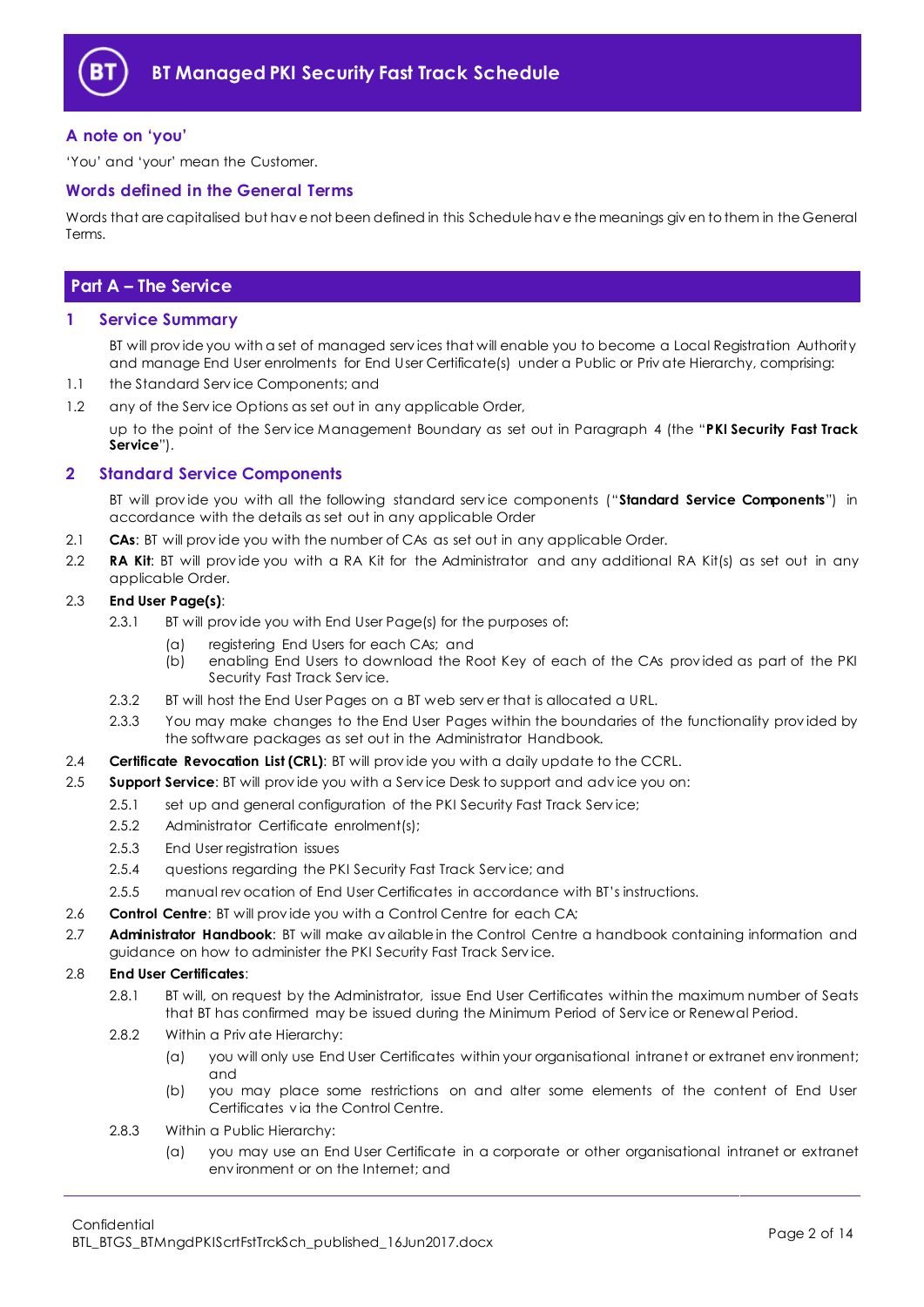

- (b) you may place some restrictions on and alter some elements of the content of End User Certificates v ia the Control Centre; and
- (c) any End User Certificate issued will contain your legal name, department or project name, the End User's name (or alias) and e-mail address and such other Customer Data as BT may determine. This combination of information uniquely identifies the End User Certificate.

# <span id="page-2-0"></span>**3 Service Options**

BT will prov ide you with any of the following options as set out in any applicable Order ("**Service Options**") and in accordance with the details as set out in that Order:

#### <span id="page-2-4"></span>3.1 **Passcode Authentication**

- 3.1.1 BT will prov ide you with Passcode Authentication that allows you to:
	- (a) automatically check and approv e End User enrolments against your Data contained in the CSV file based upon matching rules defined by you, within the parameters of the Passcode Authentication functionality;
	- (b) automatically request BT to issue End User Certificates to End Users, where the enrolments are found to match; and
	- (c) refer to the Administrator all End User enrolments which are not automatically approv ed in accordance with Paragrap[h 3.1.1\(a\).](#page-2-4)

## <span id="page-2-1"></span>**4 Service Management Boundary**

- <span id="page-2-7"></span>4.1 BT will prov ide and manage the PKI Security Fast Track Serv ice in accordance with Parts B and C of this Schedule and as set out in any applicable Order up to the front-end firewall on the PKI Security Fast Track Serv ice platform. ("**Service Management Boundary**").
- 4.2 BT will hav e no responsibility for the PKI Security Fast Track Serv ice outside the Serv ice Management Boundary.
- 4.3 BT does not make any representations, whether express or implied, about whether the PKI Security Fast Track Serv ice will operate in combination with any Customer Equipment or other equipment and software.

#### <span id="page-2-2"></span>**5 Associated Services**

<span id="page-2-6"></span>5.1 You will hav e the following serv ices in place that will connect to the PKI Security Fast Track Serv ice and are necessary for the PKI Security Fast Track Serv ice to function and will ensure that these serv ices meet the minimum technical requirements that BT specifies;

5.1.1 Internet connectiv ity

#### (an "**Enabling Service**").

5.2 If BT prov ides you with any serv ices other than the PKI Security Fast Track Serv ice (including, but not limited to any Enabling Serv ice) this Schedule will not apply to those serv ices and those serv ices will be gov erned by their separate terms.

#### <span id="page-2-3"></span>**6 Equipment**

#### 6.1 **Purchased Equipment**

#### 6.1.1 **Consumer Regulations**

Where you place an Order acting for purposes that are related to your trade, business or profession, this is a business to business transaction to which the Consumer Contracts (Information, Cancellation and Additional Charges) Regulations 2013 do not apply.

#### 6.1.2 **Sale of Goods**

The UN Conv ention on Contracts for the International Sale of Goods will not apply to the Contract.

#### 6.1.3 **Delivery and Installation of Purchased Equipment**

- (a) You will prov ide BT with the name and contact details of at least one indiv idual who is responsible for receiv ing the Purchased Equipment at the Site(s).
- (b) Where a Site is located within the EU, BT will dispatch any Purchased Equipment for deliv ery to the applicable Site as set out in any applicable Order.
- <span id="page-2-5"></span>(c) Where a Site is located outside the EU:
	- (i) you will act as the importer of record, clear the Purchased Equipment through the applicable customs authority in the destination country and be liable for any import tax, duty or excise duty incurred, and, if requested by BT, prov ide authorisation as soon as practicable, authorising BT or BT's agent to carry out BT's obligations as shipping agent. If you cannot giv e BT such authorisation, you are responsible for fulfilling the shipping agent obligations on BT's behalf at your own cost; and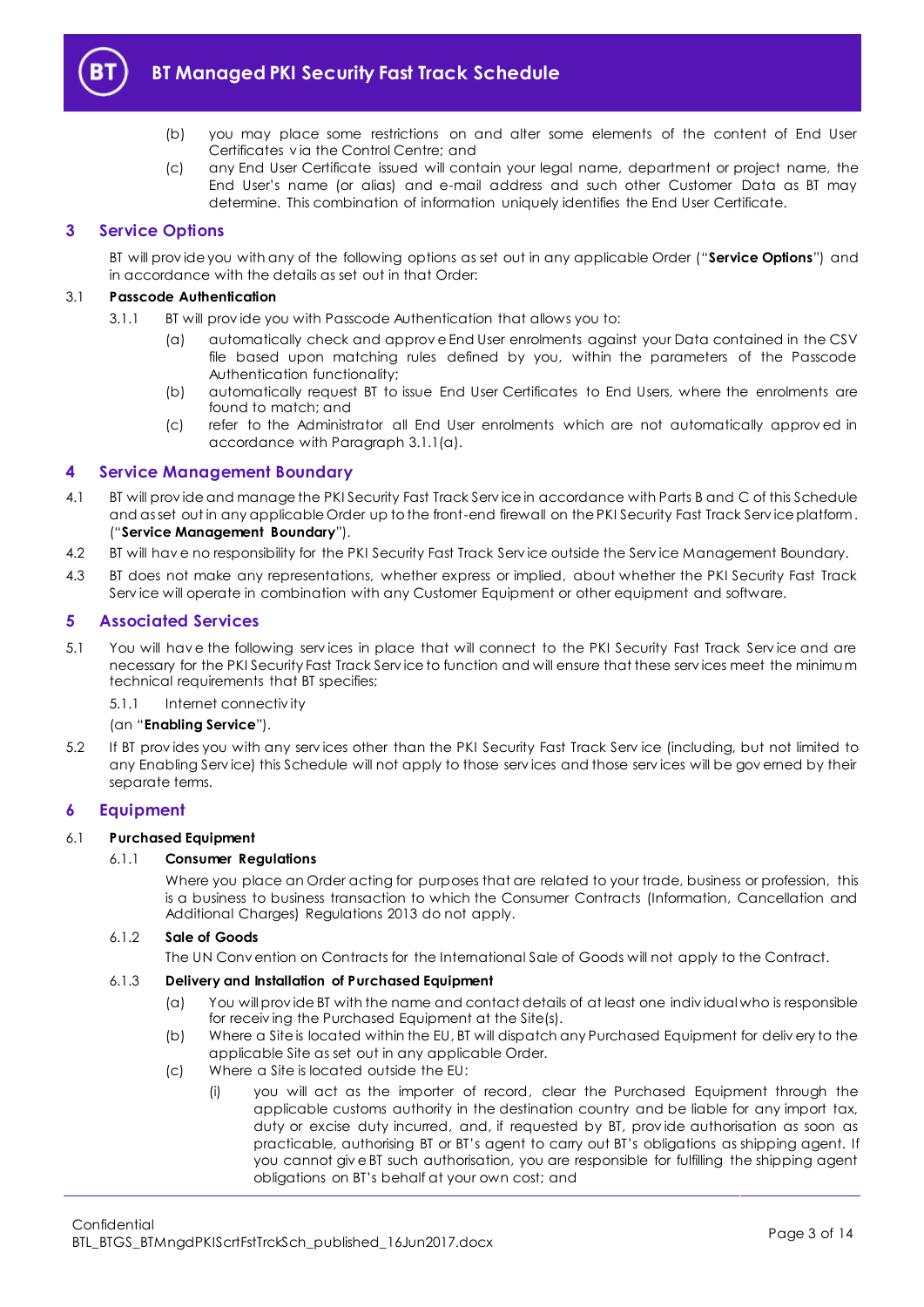

- (ii) subject to your compliance with Paragrap[h 6.1.3\(c\)\(i\):](#page-2-5)
	- i. BT will deliv er any Purchased Equipment to the applicable port of entry in the destination country in accordance with Paragrap[h 6.1.4\(b\);](#page-3-0) or
	- ii. if agreed between both of us in any applicable Order, BT will arrange shipping serv ices to deliv er the Purchased Equipment to the final destination address(es) as set out in any applicable Order.
- (d) Where a Site is located within the EU, if agreed between both of us in any applicable Order, BT will, subject to Paragraph [6.1.3\(e\),](#page-3-1) install any Purchased Equipment at the applicable Site(s), and:
	- (i) test Purchased Equipment to ensure that it is ready for use; and
	- (ii) on the date that BT has completed those tests, confirm to you that the Purchased Equipment is av ailable for you to carry out any Acceptance Tests.
- <span id="page-3-1"></span>(e) Where a Site is located within a country in the EU other than the Territory, BT will not:
	- (i) sell you the Purchased Equipment if you are not VAT-registered in the deliv ery country; and
	- (ii) install the Purchased Equipment unless the Rev erse Charge Mechanism applies to such serv ices in that country.
- (f) Where a Site is located outside the EU, BT will, subject to your compliance with Paragraph [6.1.3\(c\)\(i\),](#page-2-5) only sell you Purchased Equipment and not any associated installation.
- (g) In order to prov ide you with the Purchased Equipment and any installation serv ices as set out in the Order, BT may transfer the prov ision and installation of Purchased Equipment outside the Territory to a BT Affiliate or a third party in accordance with Clause 26 of the General Terms.

#### 6.1.4 **Transfer of Title and Risk**

- (a) Where the Purchased Equipment is deliv ered to a Site that is located within the Territory:
	- (i) title in the Purchased Equipment (except for the Intellectual Property Rights) will pass to you when you hav e paid for the Purchased Equipment in full;
	- (ii) where BT deliv ers or installs the Purchased Equipment, risk will pass to you on deliv ery of the Purchased Equipment, but you will not be liable for any loss or damage that is caused by BT's negligence; and
	- (iii) where BT does not deliv er or install the Purchased Equipment, risk will pass to you when you take possession of the Purchased Equipment.
- <span id="page-3-0"></span>(b) Where the Purchased Equipment is deliv ered to a Site that is not located within the Territory:
	- (i) title in the Purchased Equipment (except for the Intellectual Property Rights) will pass to you upon dispatch from the final shipping point in the Territory (or in transit where shipped from outside the Territory); and
	- (ii) risk in the Purchased Equipment will pass to you in accordance with Incoterms® 2010 DAP, but you will not be liable for any loss or damage that is caused by BT's negligence.

#### 6.1.5 **Acceptance of Purchased Equipment**

- (a) Where a Site is located within the Territory, we will treat the Purchased Equipment as accepted:
	- (i) where BT does not install the Purchased Equipment, when you take deliv ery or possession of the Purchased Equipment; and
	- (ii) where BT installs the Purchased Equipment, the earlier of:
		- i. the Service Start Date; and<br>ii. where you notify BT in writing
			- where you notify BT in writing that the Purchased Equipment has not passed the Acceptance Tests but that is due to minor Incidents that do not affect the Purchased Equipment's performance, the date of that Notice.
- (b) Where a Site is not located within the Territory, we will treat the Purchased Equipment as accepted on signature for the deliv ery at the port of entry, or at the final deliv ery address(es) that BT has agreed with you where BT are shipping the Purchased Equipment.

#### <span id="page-3-2"></span>6.1.6 **Warranty**

- (a) During the period of three consecutiv e months following the Serv ice Start Date (or any other period that BT adv ises you in a Notice), if you report to BT in accordance with Paragraph [10](#page-9-0) that there is an Incident in the Purchased Equipment due to faulty design, manufacture or materials, or BT's negligence, BT will, or will arrange for the manufacturer or other third party to, replace or (at BT's option) repair the part affected by, or causing, the Incident free of charge, unless:
	- (i) the Purchased Equipment has not been properly kept, used or maintained in accordance with the manufacturer's or BT's instructions, if any;
	- (ii) the Purchased Equipment has been modified without BT's written consent;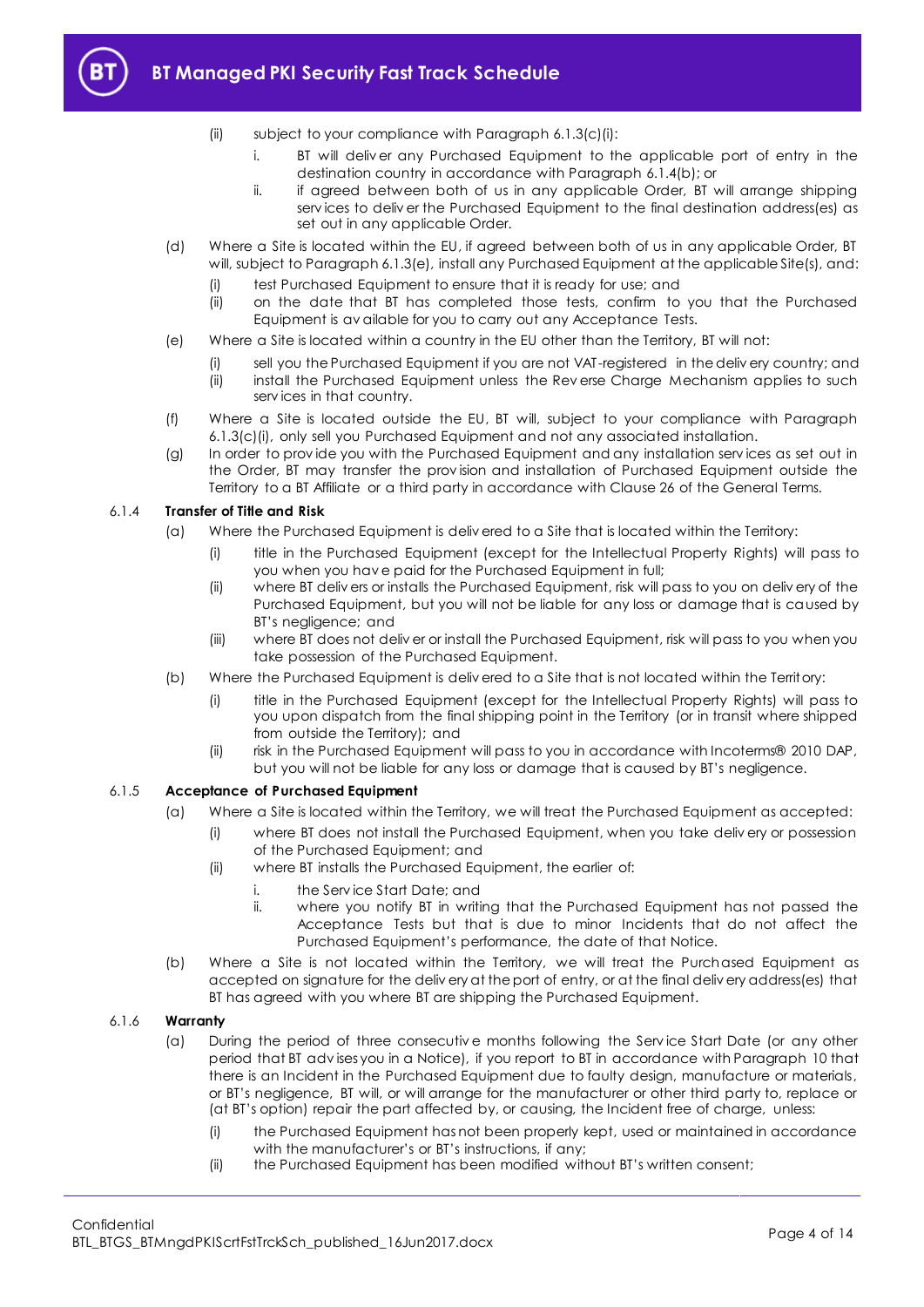

- (iii) the Incident is due to damage, interference with or maintenance of Purchased Equipment by persons other than BT or a third party authorised by BT;
- (iv ) the Incident is due to faulty design by you where the Purchased Equipment has been customised or integrated into your systems to your design; or
- $(v)$  the Incident is due to fair wear and tear.
- (b) If requested by BT, you will return the Purchased Equipment affected by an Incident to BT or to the manufacturer or other third party, in accordance with BT's instructions, for repair or replacement in accordance with Paragrap[h 6.1.6\(a\).](#page-3-2)
- (c) BT does not warrant that the Software supplied in accordance with the Contract is free from Incidents, but BT will remedy any defects that materially impair performance (where necessary, by arrangement between both of us) within a reasonable time.

#### 6.1.7 **Security**

- (a) You are responsible for the proper use of any user names, personal identification numbers and passwords used with the Purchased Equipment, and you will take all necessary steps to ensure that they are kept confidential, secure and not made av ailable to unauthorised persons.
- (b) BT does not guarantee the security of the Purchased Equipment against unauthorised or unlawful access or use.

#### 6.1.8 **Software Licence**

On and from the Serv ice Start Date, or, where BT installs any Purchased Equipment, from the date of installation, you will comply with the prov isions of any Software licences prov ided with or as part of any Purchased Equipment.

#### <span id="page-4-3"></span><span id="page-4-1"></span>6.2 **WEEE Directive**

- 6.2.1 You are responsible under Article 13 of the Waste Electrical and Electronic Equipment Directiv e 2012 ("**WEEE Directive**") for the costs of collection, treatment, recov ery, recycling and env ironmentally sound disposal of any equipment supplied under the Contract that has become waste electrical and electronic equipment ("**WEEE**").
- 6.2.2 For the purposes of Article 13 of the WEEE Directiv e this Paragrap[h 6.2](#page-4-1) is an alternativ e arrangement to finance the collection, treatment, recov ery, recycling and env ironmentally sound disposal of WEEE.
- 6.2.3 You will comply with any information recording or reporting obligations imposed by the WEEE Directiv e.

## <span id="page-4-0"></span>**7 Specific Terms**

- 7.1.1 Unless one of us giv es Notice to the other of an intention to terminate the PKI Security Fast Track Serv ice at least 90 days before the end of the Minimum Period of Serv ice or a Renewal Period, at the end of the Minimum Period of Serv ice or Renewal Period the PKI Security Fast Track Serv ice will automatically extend for a Renewal Period and both of us will continue to perform each of our obligations in accordance with the Contract.
- 7.1.2 In either of us giv es Notice of an intention to terminate the PKI Security Fast Track Serv ice, BT will cease deliv ering the PKI Security Fast Track Serv ice at the time of 23:59 on the last day of the Minimum Period of Serv ice or subsequent Renewal Period.
- 7.1.3 BT may propose changes to this Schedule or the Charges (or both) by giv ing you Notice at least 90 days prior to the end of the Minimum Period of Serv ice and each Renewal Period ("**Notice to Amend**").
- <span id="page-4-2"></span>7.1.4 Within 21 days of any Notice to Amend, you will prov ide BT Notice:
	- (a) agreeing to the changes BT proposed, in which case those changes will apply from the beginning of the following Renewal Period;
	- (b) requesting rev isions to the changes BT proposed, in which case both of us will enter into good faith negotiations for the remainder of that Minimum Period of Serv ice or Renewal Period, as applicable, and, if agreement is reached, the agreed changes will apply from the beginning of the following Renewal Period; or
	- (c) terminating the Contract at the end of the Minimum Period of Serv ice or Renewal Period, as applicable.
- 7.1.5 If we hav e not reached agreement in accordance with Paragraph [7.1.4](#page-4-2) by the end of the Minimum Period of Service or the Renewal Period, the terms of this Schedule will continue to apply from the beginning of the following Renewal Period unless you giv e Notice in accordance with Paragraph [7.1.4](#page-4-2) or BT may giv e Notice of termination, in which case BT will cease deliv ering the PKI Security Fast Track Serv ice at the time of 23:59 on the last day of the Minimum Period of Serv ice or subsequent Renewal Period as applicable.

#### 7.2 **Customer Committed Date**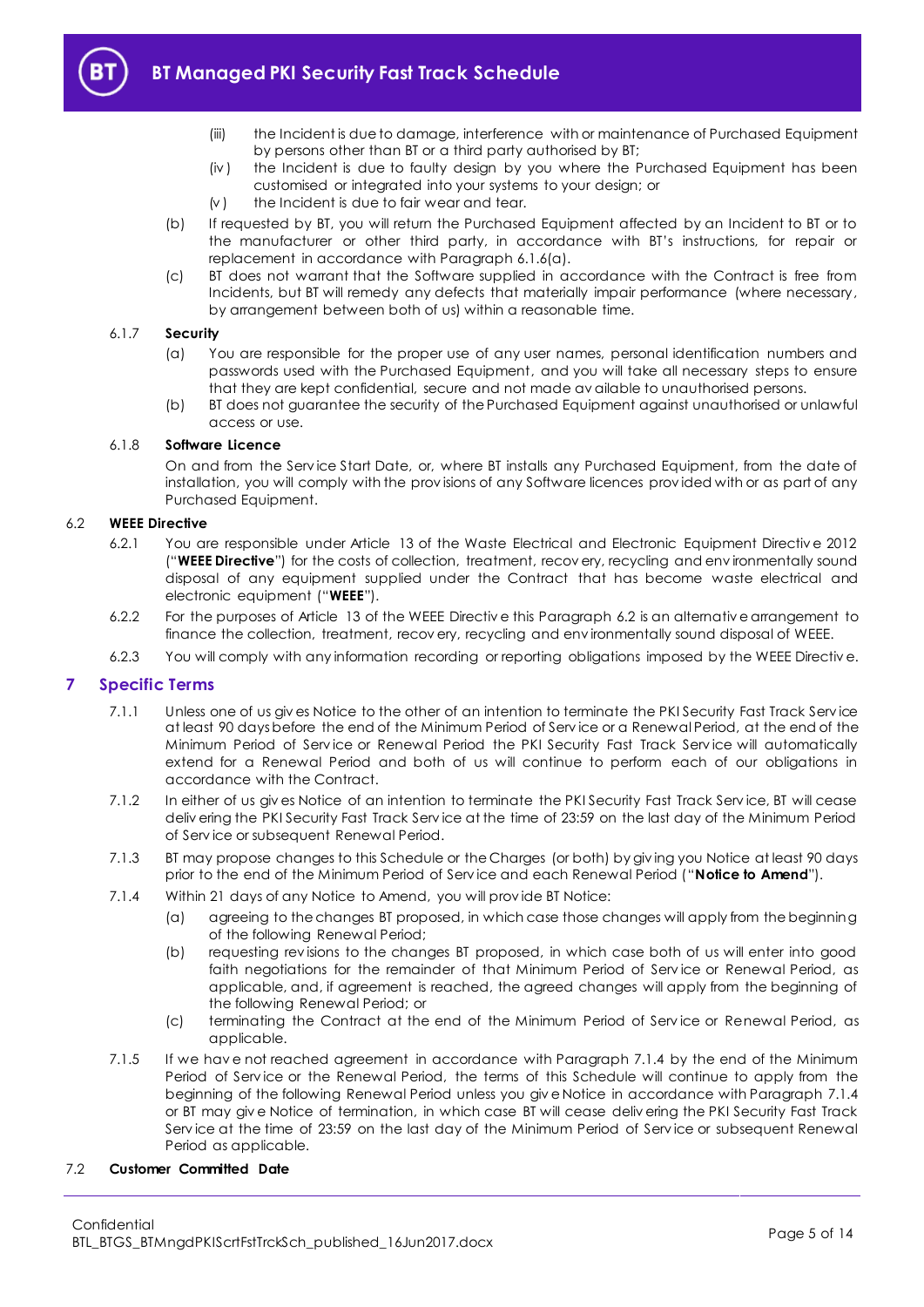

- 7.2.1 If you request a change to the PKI Security Fast Track Serv ice or any part of the PKI Security Fast Track Serv ice, including any IP Address location, then BT may rev ise the Customer Committed Date to accommodate that change.
- 7.2.2 BT may expedite deliv ery of the PKI Security Fast Track Serv ice for operational reasons or in response to a request from you, but this will not rev ise the Customer Committed Date.

#### 7.3 **Invoicing**

- 7.3.1 Unless set out otherwise in any applicable Order, BT will inv oice you for the following Charges in the amounts set out in any applicable Order:
	- (a) Installation Charges, on the Serv ice Start Date, or where the installation period is estimated to be longer than one month, monthly in arrears starting from when you place an Order until the Service Start Date;
	- (b) Recurring Charges, annually in adv ance on the first day of the relev ant year and for any period where the PKI Security Fast Track Service is provided for less than one month, the Recurring Charges will be calculated on a daily basis. Recurring Charges will be charged from the Serv ice Start Date;
	- (c) any Charges for any Purchased Equipment from the Serv ice Start Date, and those Charges that will apply from the date you take deliv ery or possession of that Purchased Equipment; and
	- (d) any Termination Charges incurred in accordance with Paragraph [7.4](#page-5-0) upon termination of the relev ant Serv ice.
- 7.3.2 BT may inv oice you for any of the following Charges in addition to those set out in any applicable Order:
	- (a) Charges for inv estigating Incidents that you report to BT where BT finds no Incident or that the Incident is caused by something for which BT is not responsible under the Contract;
	- (b) Charges for commissioning the PKI Security Fast Track Serv ice in accordance with Paragraph [8.2](#page-7-3) outside of Business Hours;
	- (c) Charges for expediting prov ision of the PKI Security Fast Track Serv ice at your request after BT has informed you of the Customer Committed Date; and
	- (d) late payment Charges set out in the BT Price List or notified to you by BT; and
	- (e) any other Charges as set out in any applicable Order or the BT Price List or as otherwise agreed between both of us.

#### <span id="page-5-1"></span><span id="page-5-0"></span>7.4 **Termination Charges**

- 7.4.1 If you terminate the Contract, the PKI Security Fast Track Service or any applicable Order for conv enience in accordance with Clause 17 of the General Terms you will pay BT:
	- (a) all outstanding Charges for serv ice rendered;
	- (b) any remaining Charges outstanding with regard to Purchased Equipment;
	- (c) any additional amounts due under the Contract;
	- (d) any other Charges as set out in any applicable Order; and
	- (e) any charges reasonably incurred by BT from a supplier as a result of the early termination.
- 7.4.2 In addition to the Charges set out at Paragrap[h 7.4.1](#page-5-1) abov e, if you terminate during the Minimum Period of Serv ice or any Renewal Period, you will pay BT:
	- (a) for any parts of the PKI Security Fast Track Serv ice that were terminated during the first 12 months of the Minimum Period of Serv ice, Termination Charges, as compensation, equal to:
		- (i) 100 per cent of the Recurring Charges for any remaining months of the first 12 months of the Minimum Period of Serv ice;
		- (ii) 20 per cent of the Recurring Charges for the remaining months, other than the first 12 months of the Minimum Period of Serv ice; and
		- (iii) any waiv ed Installation Charges; and
- 7.4.3 for any parts of the PKI Security Fast Track Serv ice that were terminated after the first 12 months of the Minimum Period of Serv ice or during a Renewal Period, Termination Charges, as compensation, equal to 20 per cent of the Recurring Charges for any remaining months of the Minimum Period of Service or Renewal Period; and
- 7.4.4 BI will refund to you any money you have paid in advance after deducting any Charges or other payments due to BT under the Contract.

#### <span id="page-5-2"></span>7.5 **Service Amendment**

- 7.5.1 You may request, by giv ing BT Notice, a change to:
	- (a) an Order for the PKI Security Fast Track Serv ice (or part of an Order) at any time before the applicable Serv ice Start Date; or
	- (b) the PKI Security Fast Track Serv ice at any time after the Serv ice Start Date.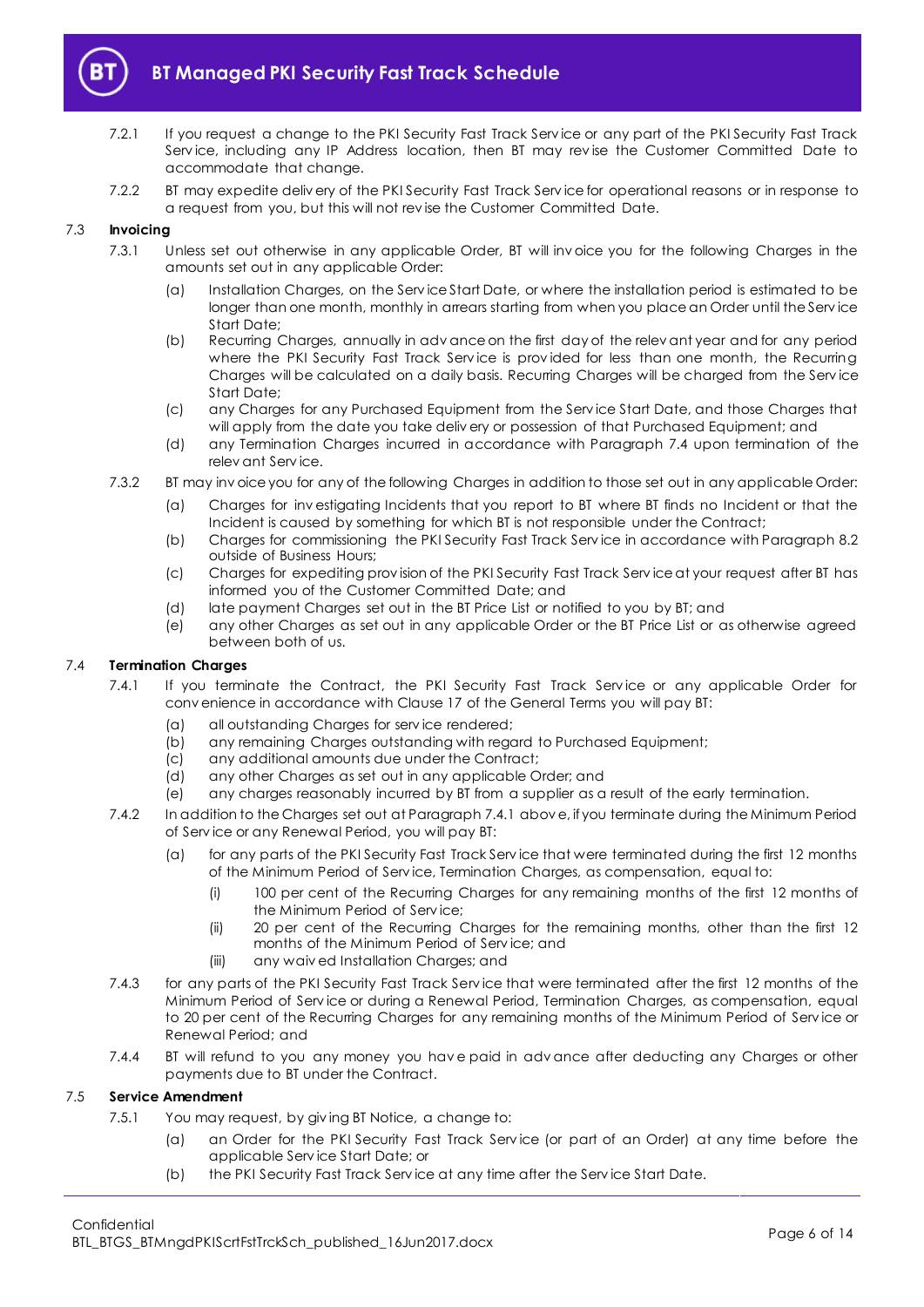

- 7.5.2 If you request a change in accordance with Paragrap[h 7.5.1](#page-5-2), except where a change results from BT's failure to comply with BT's obligations under the Contract, BT will, within a reasonable time, prov ide you with a written estimate, including:
	- (a) the likely time required to deliv er the changed PKI Security Fast Track Serv ice; and
	- (b) any changes to the Charges due to the changed PKI Security Fast Track Serv ice.
- 7.5.3 BT has no obligation to proceed with any change that you request in accordance with Paragrap[h 7.5.1,](#page-5-2) unless and until the necessary changes to the Charges, implementation timetable and any other relev ant terms of the Contract to take account of the change are agreed between both of us in writing.
- 7.5.4 If BT changes a PKI Security Fast Track Serv ice prior to the Serv ice Start Date because you hav e giv en BT incomplete or inaccurate information, BT may, acting reasonably, apply additional Charges.

#### 7.6 **Expiry and Revocation of Certificates**

#### 7.6.1 **Administrator Certificates:**

- (a) All Administrator Certificates for each CA will expire at the end of the Minimum Period of Serv ice. (b) You may make a request to BT to renew an Administrator Certificate on or before the expiry of
	- the Administrator Certificate.
- (c) Any Administrator Certificate that you renew will expire at the end of the Renewal Period.
- (d) BT may rev oke Administrator Certificates from you upon receipt of a request from you and in accordance with the Contract.

#### 7.6.2 **End User Certificates:**

- (a) End User Certificates will expire at the end of the 365 days from the date that BT receiv es a request from the Administrator to issue the End User Certificate:
- (b) BT may rev oke an End User Certificate upon receipt of reasonable request from the End User or from you acting on behalf of the End User to rev oke the End User Certificate.

# 7.7 **Third Party Confirmation of Your Information**

- 7.7.1 BT will:
	- (a) v erify information that you prov ide with your Order with information held in third-party databases; (b) will use a telephone number listed with a third-party database to confirm certain information with
	- you; and
	- (c) require you to prov ide additional information and proof where the databases and other resources av ailable to BT do not contain all the information that BT requires.
- 7.7.2 BT will not provide the PKI Security Fast Track Service to you if:
	- (a) you fail to prov ide any information or additional information that BT request;
	- (b) BT cannot v erify any information that you prov ide to BT's complete satisfaction; or
	- (c) you do not cooperate with BT to v erify the information.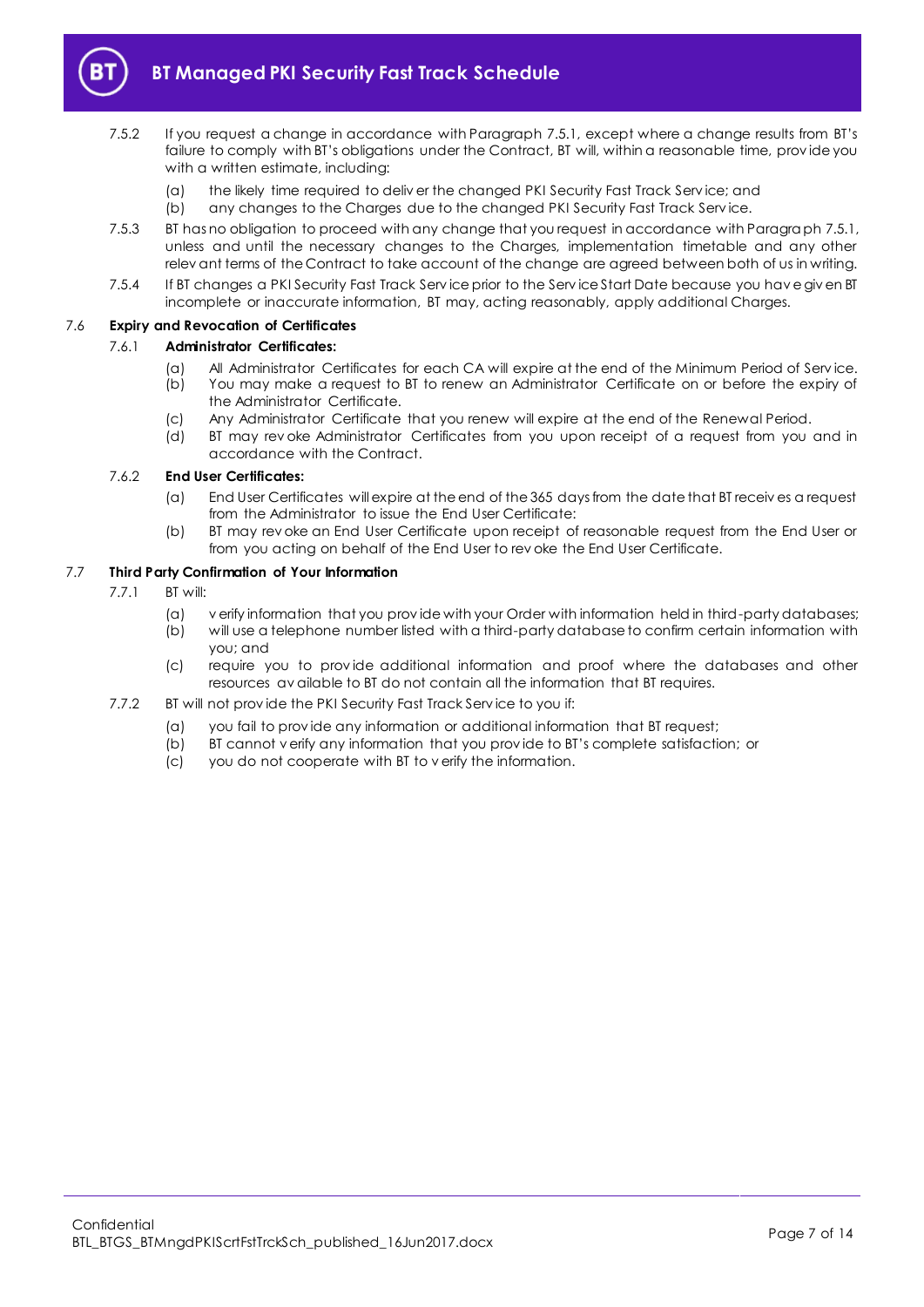

# <span id="page-7-0"></span>**Part B – Service Delivery and Management**

## <span id="page-7-1"></span>**8 BT's Obligations**

#### 8.1 **Service Delivery**

Before the Serv ice Start Date and, where applicable, throughout the prov ision of the PKI Security Fast Track Serv ice, BT:

- 8.1.1 will provide you with contact details for the Service Desk;
- 8.1.2 will comply with all reasonable health and safety rules and regulations and reasonable security requirements that apply at the Site(s) and that you hav e notified to BT in writing, but BT will not be liable if, as a result of any such compliance, BT is in breach of any of BT's obligations under this Contract; and
- 8.1.3 will prov ide you with a Customer Committed Date and will use reasonable endeav ours to meet any Customer Committed Date;

#### <span id="page-7-3"></span>8.2 **Commissioning of the Service**

Before the Serv ice Start Date, BT will:

- 8.2.1 configure the PKI Security Fast Track Service;
- 8.2.2 conduct a series of standard tests on the PKI Security Fast Track Serv ice to ensure that it is configured correctly;
- 8.2.3 connect the PKI Security Fast Track Service to the Enabling Service;
- 8.2.4 Set Up the PKI Security Fast Track Service; and
- <span id="page-7-5"></span>8.2.5 on the date that BT has completed the activ ities in this Paragrap[h 9.2,](#page-7-4) confirm to you that the PKI Security Fast Track Serv ice is av ailable for performance of any Acceptance Tests in accordance with Paragraph [9.2.](#page-7-4)

#### <span id="page-7-7"></span>8.3 **During Operation**

On and from the Serv ice Start Date, BT:

- 8.3.1 will respond and use reasonable endeav ours to remedy an Incident without undue delay and in accordance with the Serv ice Care Lev els in Part C of the Contract;
- 8.3.2 will maintain a web portal and serv er to prov ide you with online access to performance reports; and
- 8.3.3 may carry out Maintenance from time to time and will use reasonable endeav ours to inform you at least fiv e Business Days before any Planned Maintenance on the PKI Security Fast Track Serv ice, howev er, BT may inform you with less notice than normal where Maintenance is required in an emergency.

#### 8.4 **The End of the Service**

On termination of the PKI Security Fast Track Serv ice by either one of us, BT will rev oke all Certificates.

## <span id="page-7-2"></span>**9 Your Obligations**

#### 9.1 **Service Delivery**

Before the Serv ice Start Date and, where applicable, throughout the prov ision of the PKI Security Fast Track Serv ice, you will:

- 9.1.1 prov ide BT with the names and contact details of Customer Contact, but BT may also accept instructions from a person who BT reasonably believ es is acting with your authority;
- 9.1.2 prov ide BT with any information reasonably required without undue delay;
- 9.1.3 prov ide BT with access to any Site(s) during Business Hours, or as otherwise agreed, to enable BT to Set Up, deliv er and manage the PKI Security Fast Track Serv ice;
- 9.1.4 complete any preparation activ ities that BT may request to enable you to receiv e the PKI Security Fast Track Serv ices promptly and in accordance with any reasonable timescales;
- 9.1.5 prov ide BT with Notice of any health and safety rules and regulations and security requirements that apply at the Site(s); and
- 9.1.6 complete enrolment forms for each CA and for the superior IA and provide these when you place an Order.

#### <span id="page-7-6"></span><span id="page-7-4"></span>9.2 **Acceptance Tests**

9.2.1 You will carry out the Acceptance Tests for the PKI Security Fast Track Service within five Business Days after receiv ing Notice from BT in accordance with Paragrap[h 8.2.5](#page-7-5) ("**Acceptance Test Period**").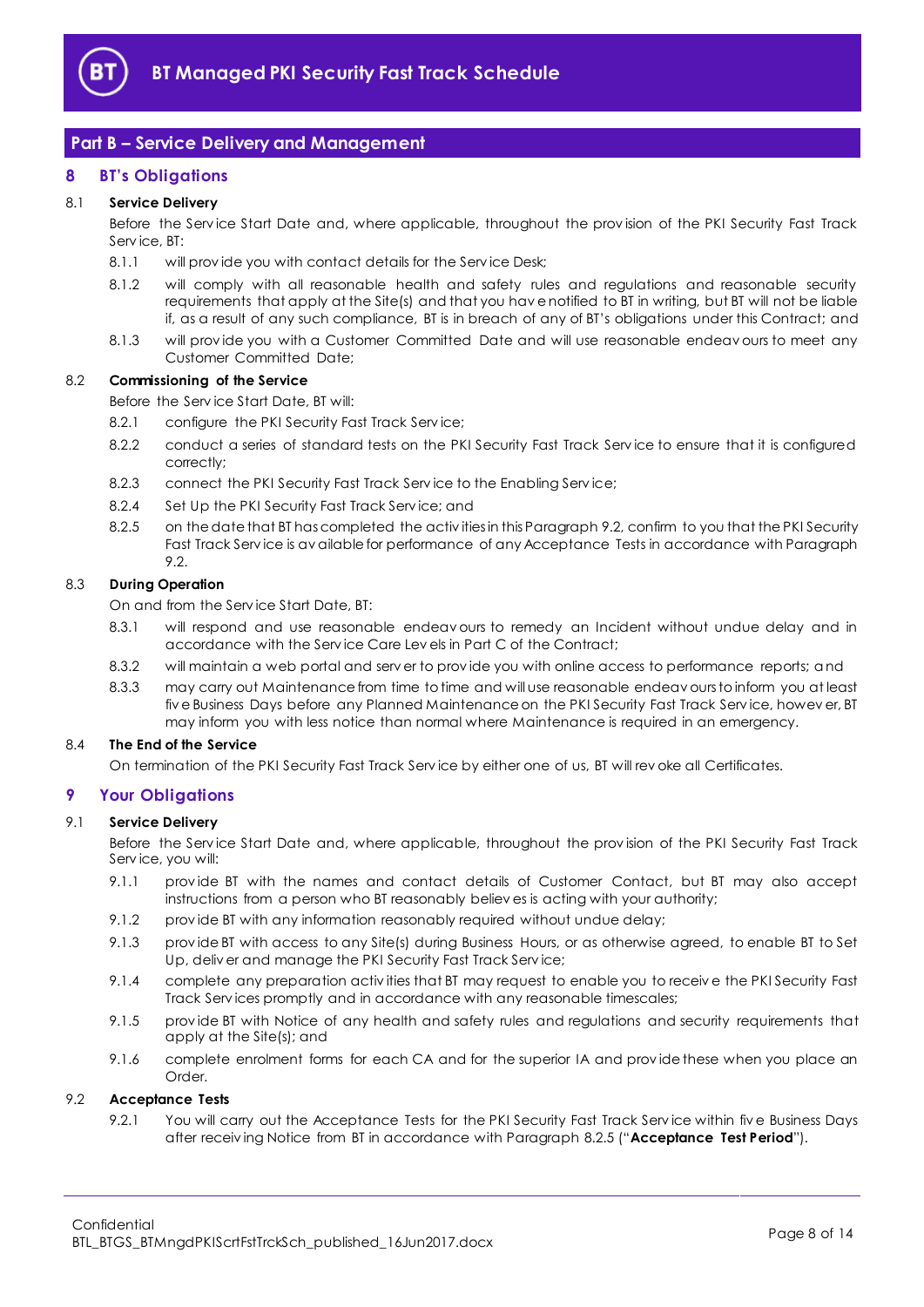

- <span id="page-8-1"></span>9.2.2 The PKI Security Fast Track Service is accepted by you if you confirm acceptance in writing during the Acceptance Test Period or is treated as being accepted by you if you do not prov ide BT with Notice to the contrary by the end of the Acceptance Test Period.
- 9.2.3 Subject to Paragraph [9.2.4,](#page-8-0) the Serv ice Start Date will be the earlier of the following:
	- (a) the date that you confirm acceptance of the PKI Security Fast Track Service in writing in accordance with Paragrap[h 9.2.2;](#page-8-1) or
	- (b) the date of the first day following the Acceptance Test Period.
- <span id="page-8-0"></span>9.2.4 if, during the Acceptance Test Period, you prov ide BT Notice that the Acceptance Tests hav e not been passed, BT will remedy the non-conformance without undue delay and prov ide you Notice that BT has remedied the non-conformance and inform you of the Serv ice Start Date.

## 9.3 **During Operation**

On and from the Serv ice Start Date, you will:

- 9.3.1 ensure that End Users report Incidents to the Customer Contact and not to the Service Desk;
- 9.3.2 ensure that the Customer Contact will take Incident reports from Users and pass these to the Serv ice Desk using the reporting procedures agreed between both of us, and will be av ailable for all subsequent Incident management communications;
- 9.3.3 monitor and maintain any Customer Equipment connected to the PKI Security Fast Track Serv ice or used in connection with a PKI Security Fast Track Serv ice;
- 9.3.4 ensure that any Customer Equipment that is connected to the PKI Security Fast Track Serv ice or that you use, directly or indirectly, in relation to the PKI Security Fast Track Serv ice is:
	- (a) connected using the applicable BT Network termination point, unless you hav e BT's permission to connect by another means;
	- (b) adequately protected against v iruses and other breaches of security;
	- (c) technically compatible with the PKI Security Fast Track Serv ice and will not harm or damage BT Equipment, the BT Network, or any of BT's suppliers' or subcontractors' network or equipment; and
	- (d) approv ed and used in accordance with relev ant instructions, standards and Applicable Law and any safety and security procedures applicable to the use of that Customer Equipment;
- 9.3.5 immediately disconnect any Customer Equipment, or adv ise BT to do so at your expense, where Customer Equipment does not meet any relev ant instructions, standards or Applicable Law;
- 9.3.6 fully indemnify BT against any claims or legal proceedings which are brought or threatened against BT for or in respect of any fault or inaccuracy in the Customer Data or the single table database.
- 9.3.7 for each CA:
	- (a) appoint Administrator(s) that are competent to perform End User Certificate duties to operate the LRA on your behalf;
	- (b) immediately inform BT of any changes to the name and contact details of the Administrator(s);
	- (c) ensure that the Administrator has adequate training in all relev ant areas as set out in Administrator Handbook;
	- (d) ensure that the Administrator will follow guidance on the detailed LRA procedures as set out in the Administrator Handbook, and for PCS Customers, the BT CPS;
	- (e) appoint a new Administrator and request BT to rev oke the original Administrator's Certificate within four hours from the time you become aware or reasonably believ e that:
		- (i) there has been a Compromise of an Administrator's Priv ate Key; or
		- (ii) an Administrator is no longer entitled to act as an Administrator.
	- (f) where applicable, ensure that an Administrator Certificate and corresponding key pair is promptly erased from the Purchased Equipment within 4 hours of the rev ocation of that Administrator Certificate;
	- (g) prov ide helpdesk support to End Users who hav e applied for Certificates through you; and
	- (h) notify End Users of rev ocation of their End User Certificates.
	- (i) ensure and be able to demonstrate that End Users are your officers, directors, employees, partners(in the case of unincorporated partnership) or persons maintaining a prior legal or contractual relationship with you which does not solely relate to the prov ision of End User Certificates:
- 9.3.8 for PCS:
	- (a) enter into an agreement with End Users that will ensure that they comply with this Schedule; (b) ensure that End Users:
		- (i) submit accurate and complete enrolment information;
		- (ii) take all reasonable steps to prev ent unauthorised disclosure of the Priv ate Key; and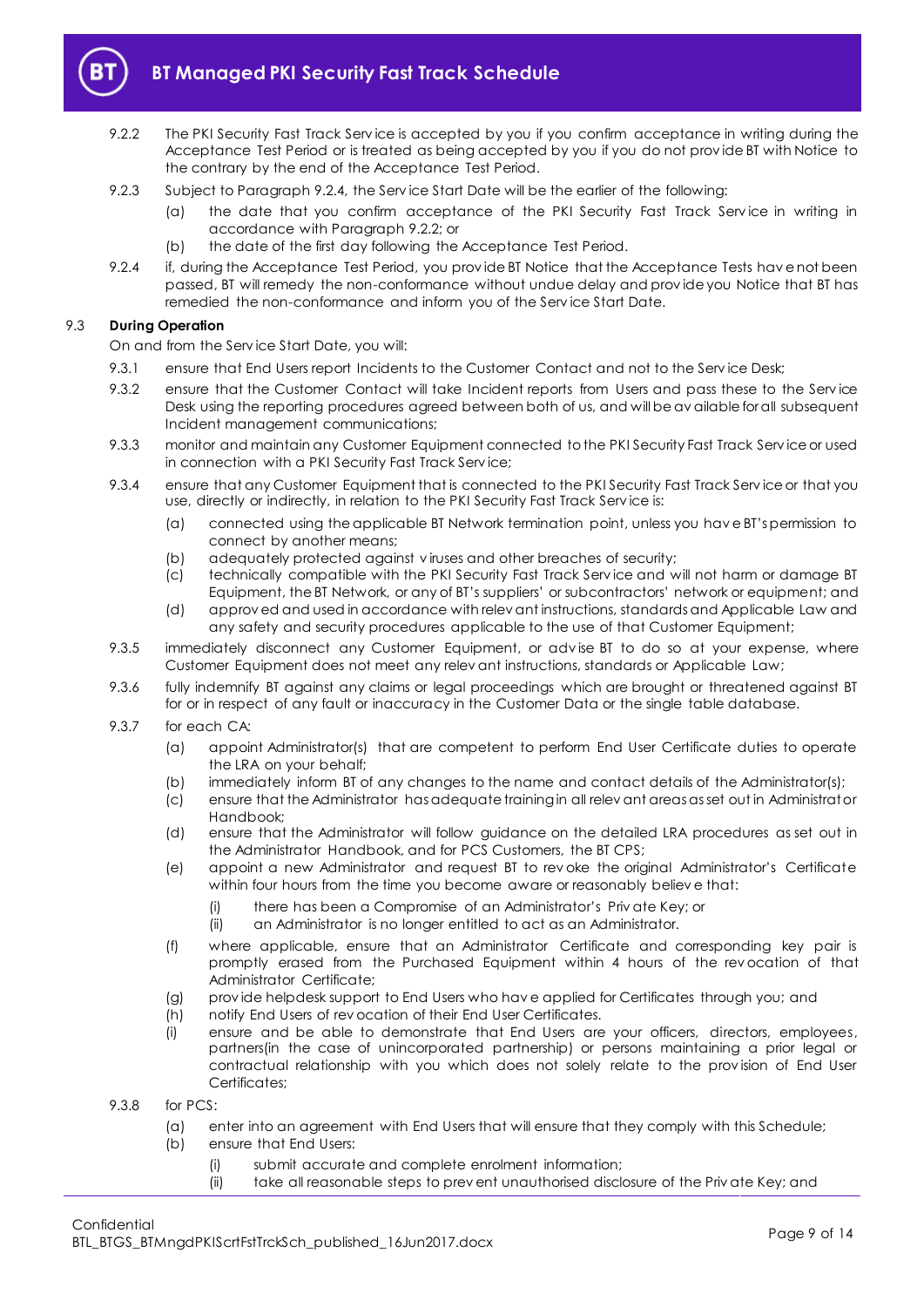

- (iii) immediately inform you where:
	- i. the Priv ate Key is lost, stolen or compromised;
	- ii. control ov er the Priv ate Key is lost due to a compromise of activ ation data; or
- iii. they are informed of any inaccuracy or change to the certificate content.
- (c) for the purpose of v alidation of End User registrations: confirm that:
	- the End User requesting an End User Certificate is the person identified on the application;
	- (ii) the End User rightfully holds the Priv ate Key corresponding to the Public Key to be listed in the End User Certificate;
	- (iii) the information prov ided is accurate; and
	- (iv ) the End User is suitable to receiv e an End User Certificate in accordance with your criteria and any BT's criteria.
- (d) request BT to rev oke an End User Certificate:
	- (i) within eight hours after the Administrator becomes aware or reasonably believ es that there has been Compromise of the End User's Priv ate Key; or
	- (ii) where the End User is no longer entitled to hav e the End User Certificate.
- 9.3.9 agree that End User Certificate(s) and Administrator Certificate(s) are issued by BT on your instructions and that the contractual relationship with respect to End User Certificates is between you and the End User.
- 9.3.10 agree that the information on the Repository will be made publicly available via the Repository or otherwise.
- 9.3.11 If you select for Passcode Authentication:
	- (a) ensure that the CSV file is produced to the specification described from time to time in the Administrator's Handbook;
	- (b) not use Passcode Authentication together with other software or hardware or serv ice unless you hav e BT's permission to do so.

#### <span id="page-9-0"></span>**10 Notification of Incidents**

Where you become aware of an Incident:

- 10.1 Your Customer Contact will report it to the Serv ice Desk;
- <span id="page-9-1"></span>10.2 BT will giv e you a Ticket;
- <span id="page-9-2"></span>10.3 BT will inform you when it believ es the Incident is cleared and will close the Ticket when:
	- 10.3.1 you confirm that the Incident is cleared within 24 hours after hav ing been informed; or
		- 10.3.2 BT has attempted unsuccessfully to contact you, in the way agreed between both of us, in relation to the Incident and you hav e not responded within 24 hours following BT's attempt to contact you.
- <span id="page-9-3"></span>10.4 If you confirm that the Incident is not cleared within 24 hours after hav ing been informed, the Ticket will remain open, and BT will continue to work to resolv e the Incident; and
- 10.5 Where BT becomes aware of an Incident, Paragraphs [10.2,](#page-9-1) [10.3](#page-9-2) and [10.4](#page-9-3) will apply.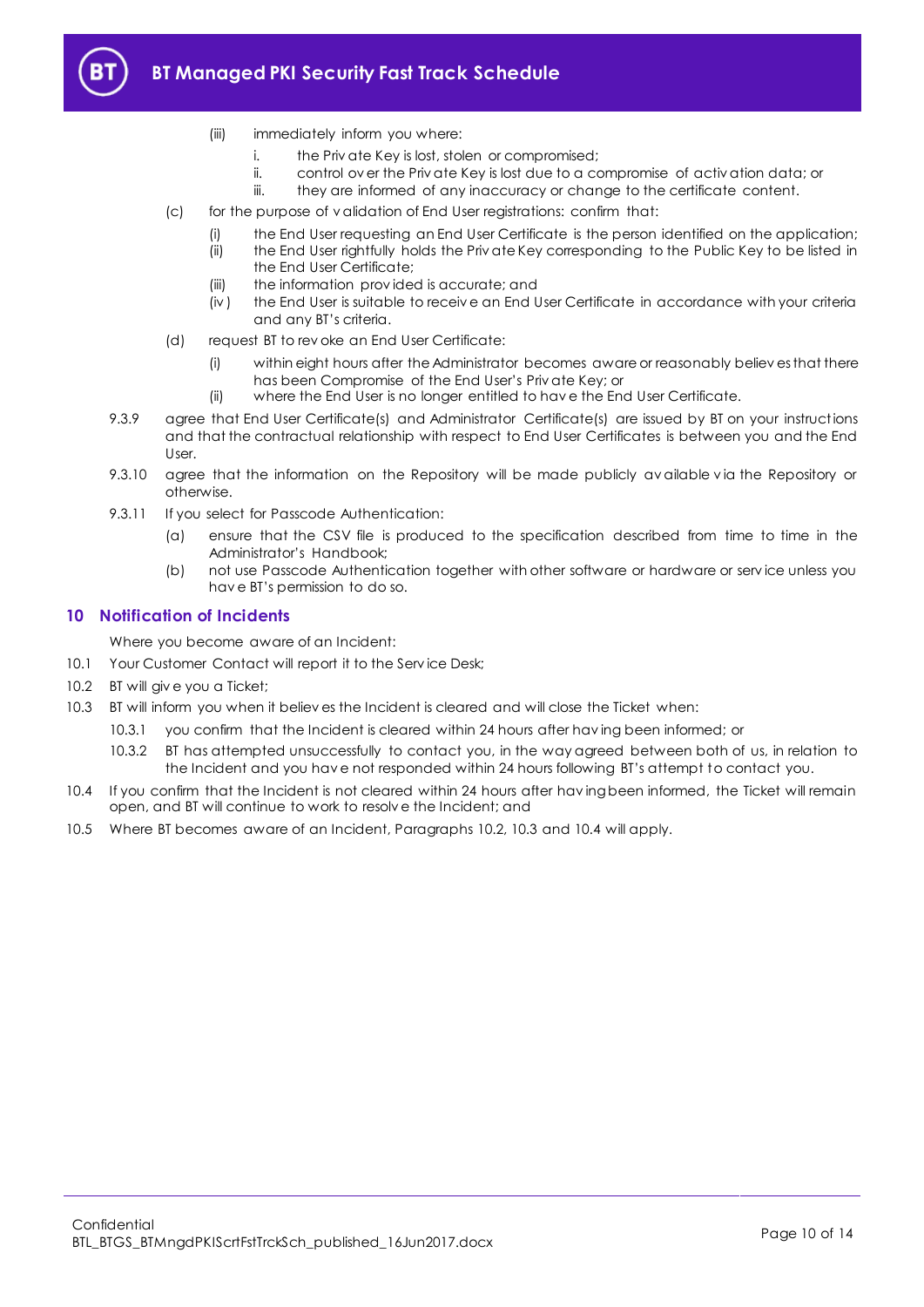

# <span id="page-10-0"></span>**Part C – Service Levels**

# <span id="page-10-1"></span>**11 Service Availability**

#### 11.1 **Availability Service Level**

From the Serv ice Start Date, BT will prov ide the PKI Security Fast Track Serv ice with a target av ailability of 99.5 per cent of the total hours during ev ery month you use the PKI Security Fast Track Serv ice ("**Availability Service Level**").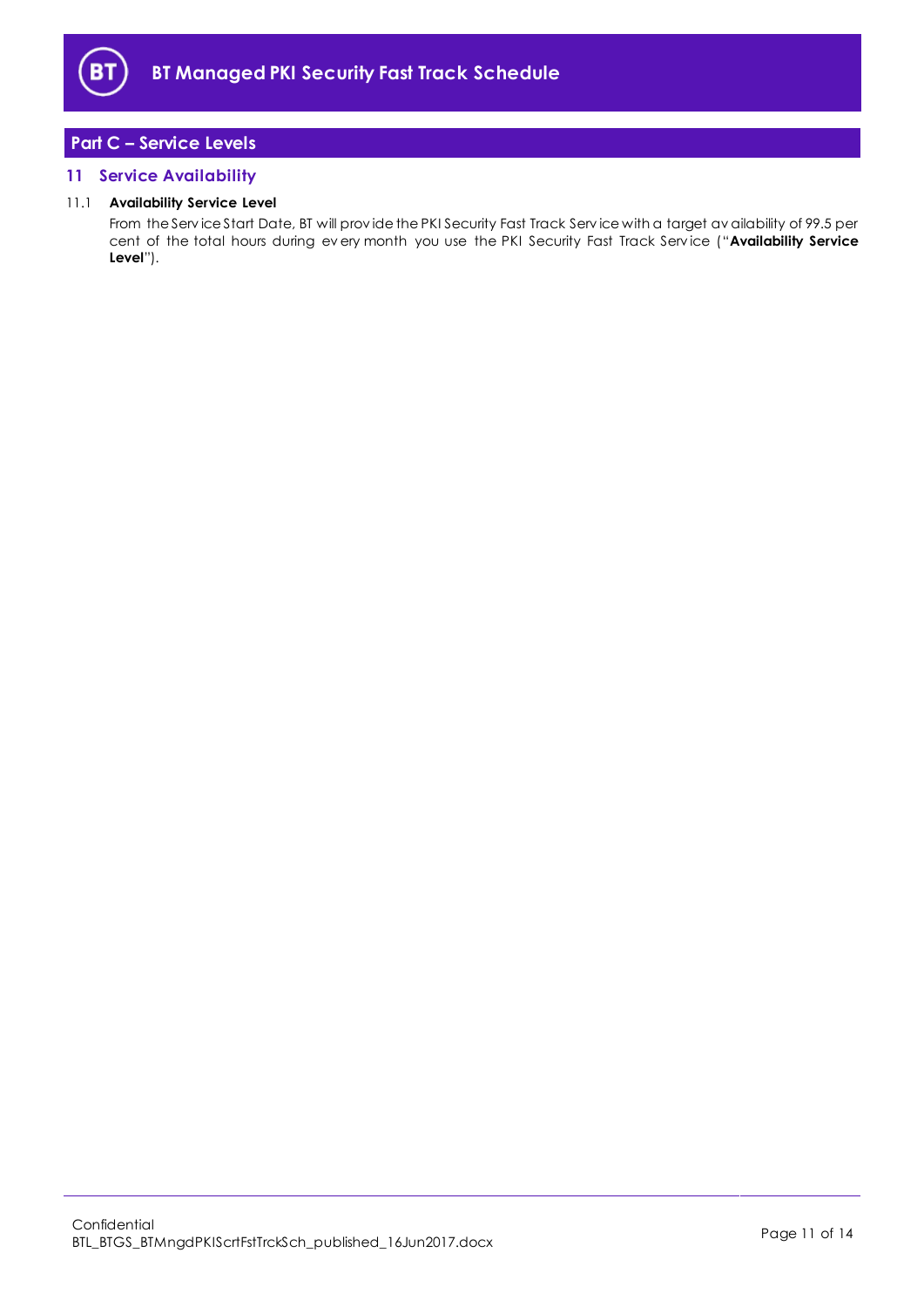

# <span id="page-11-0"></span>**Part D – Defined Terms**

#### <span id="page-11-1"></span>**12 Defined Terms**

In addition to the defined terms in the General Terms, capitalised terms in this Schedule will hav e the below meanings (and in the case of conflict between these defined terms and the defined terms in the General Terms, these defined terms will take precedence for the purposes of this Schedule). BT has repeated some definitions in this Schedule that are already defined in the General Terms. This is to make it easier for you to find the definitions when reading this Schedule.

"**Acceptance Test Period**" has the meaning giv en in Paragrap[h 9.2.1.](#page-7-6)

"**Acceptance Tests**" means those objectiv e tests conducted by you that when passed confirm that you accept the PKI Security Fast Track Serv ice and that the PKI Security Fast Track Serv ice is ready for use sav e for any minor non-conformities that will be resolv ed as an Incident in accordance with Paragraph [8.3.1.](#page-7-7)

"**Activation**" means the preparation of the Control Centre and associated PKI Security Fast Track Serv ice(s) for your Serv ice Desk and the activ ation of the CA(s) as part of the PKI Security Fast Track Serv ice

"**Administrator**" means any of the Indiv iduals authorised to act on your behalf for Serv ice Management matters and who is responsible for the technical and system related matters relating to the PKI Security Fast Track Serv ice. "**Administrator Certificate**" means a Certificate prov ided solely to the Administrator for the purposes of managing the LRA on your behalf.

"**Administrator Handbook**" has the meaning giv en to it in Paragraph [2.7.](#page-1-5)

"**Availability**" means the period of time when the PKI Security Fast Track Serv ice is functioning.

"**BT CPS**" means the BT Certificate Practice Statement, which is a statement of the practices and procedures which BT uses to manage and operate the BT Public Certification Serv ices, as amended from time to time by BT. "**BT Price List**" means the document containing a list of BT's charges and terms that may be accessed at: [www.bt.com/pricing](http://www.bt.com/pricing) (or any other online address that BT may advise you).

"**Business Hours**" means between the hours of 0800 and 1700 in a Business Day.

"**CA**" means a Certification Authority which is a function responsible for issuing End User Certificate(s) to End User(s).

"**Certificate**" means electronic data which is used to prov e procession of a Public Key and which;

- (a) includes information on the owner of the Public Key;
- (b) contains their Public Key;
- (c) specifies the operational period and serial number of the Certificate; and
- (d) identifies the issuer of the Certificate.

"**Certificate Revocation List**" or "**CRL**" means a computer file containing an entry for all Certificates issued under the appropriate hierarchy which hav e been rev oked before their expiry date.

"**CGI Script**" means a computer code script written in Common Gateway Interface, which is a protocol for passing data between web serv ers and a software application screen.

"**Circuit**" means any line, conductor, or other conduit between two terminals by which information is transmitted, and that is prov ided as part of the PKI Security Fast Track Serv ice.

"**Compromise**" means a v iolation or suspected v iolation of BT's or your security policy designed to prev ent unauthorised disclosure of, or loss of control ov er, sensitiv e information pertaining to Priv ate Keys or Public Keys. "**Content**" means applications, data, information (including emails), v ideo, graphics, sound, music, photographs, software or any other material.

"**Control Centre**" means a set of tools and facilities to manage or enhance the PKI Security Fast Track Serv ice, which is accessed via web pages, hosted by BT to enable your Administrator(s) to manage and monitor the PKI Security Fast Track Serv ice.

"**Core Network**" means BT's network infrastructure between and including the POP, but does not include the Access Line between your Site(s) and the POP.

"**COS**" means class of serv ice, which is a categorisation of traffic based on a process for managing a network by giv ing certain types of traffic priority ov er others.

"**CSV file**" means a comma-separated v alues file, which is a computer file, containing a series of text v alues separated by a comma, which can be read by a relational database application.

"**Customer Committed Date**" means the date prov ided by BT on which deliv ery of the PKI Security Fast Track Serv ice (or each part of the PKI Security Fast Track Serv ice, including to each Site) is due to start.

"**Customer Contact**" means any the Administrator(s) indiv iduals authorised to act on your behalf for Serv ice management matters, including the Administrator(s) and System Administrator.

"**Customer Data**" means information about you, the Administrator, or End User, which may include personal data subject to laws or regulations that you prov ide on the Order Form or enrolment form.

"**Customer Equipment**" means any equipment including any Purchased Equipment and any software, other than BT Equipment, used by you in connection with a PKI Security Fast Track Serv ice.

"**CVM**" means Certificate Validation Module which is a Software patch prov ided by BT to v alidate Certificates.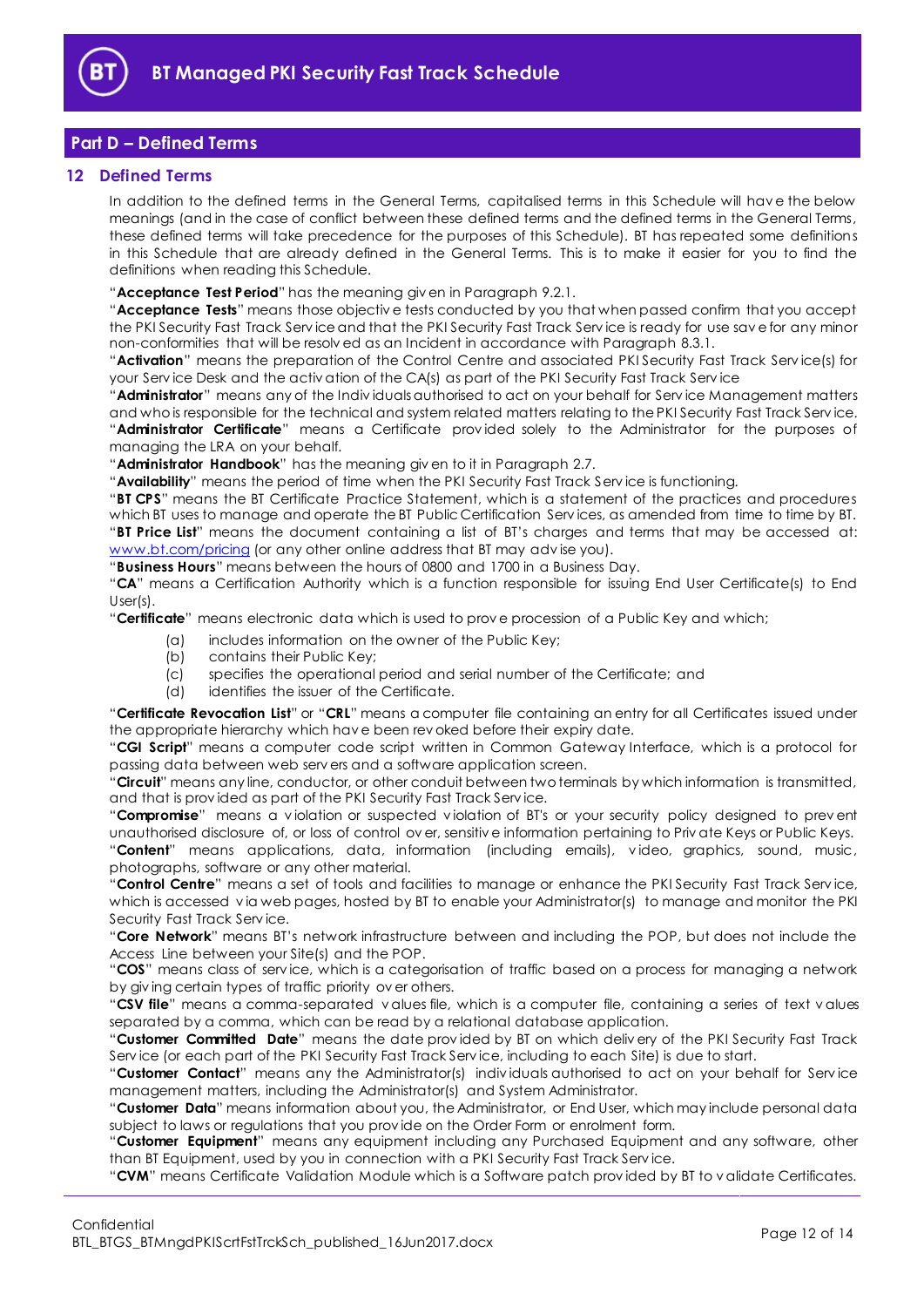

"**DAP**" means Deliv ered at Place as defined in Incoterms® 2010.

"**Device**" means any mobile handset, laptop, tablet or other item of handheld equipment, including all peripherals, excluding SIM Cards and applications, which are in scope of the PKI Security Fast Track Serv ice, as set out in the Order

"**Domain Name**" means a readable name on an Internet page that is linked to a numeric IP Address.

"**Enabling Service**" has the meaning giv en in Paragrap[h 5.1.](#page-2-6)

"**End User Certificate**" means the Certificate prov ided by BT to End User(s).

"**End User Page**" means an HTML coded page(s) for use by you and your End Users.

"**End User**" means you, or a person who applies through for an End User Certificate(s).

"**EU**" means European Union.

"**General Terms**" means the general terms that this Schedule is attached to, or where not attached to this Schedule, can be found at www.bt.com/terms, and form part of the Contract.

"**HTML**" means Hypertext Markup Language, which is a set of symbols or codes inserted into a file intended for display on an Internet browser.

"**IA**" means an Issuing Authority, which is the function that performs the task of issuing End User Certificates to End User(s). BT is the IA responsible for issuing End User Certificate(s) in accordance your instructions.

"**Incident**" means an unplanned interruption to, or a reduction in the quality of, the PKI Security Fast Track Serv ice or particular element of the PKI Security Fast Track Serv ice.

"**Incoterms® 2010**" means the International Commercial Terms, which are a series of pre-defined commercial terms published by the International Chamber of Commerce and are a trademark of the International Chamber of Commerce.

"**Installation Charges**" means those Charges set out in any applicable Order in relation to installation of the PKI Security Fast Track Serv ice or any Purchased Equipment, Customer Equipment or BT Equipment as applicable.

"**Internet Protocol**" or "**IP**" means a communications protocol for dev ices connected to the Internet that specifies the format for addresses and units of transmitted data.

"**Internet**" means a global system of interconnected networks that use a standard Internet Protocol to link dev ices worldwide.

"**IP Address**" means a unique number on the Internet of a network card or controller that identifies a dev ice and is v isible by all other dev ices on the Internet.

"**LDAP**" means Lightweight Directory Access Protocol, a directory architecture protocol which operates ov er TCP/IP.

"**LRA**" or "**Local Registration Authority**" means the function that approv es Certificate requests from End Users. The LRA manages registrations, approv es registrations as enrolments, performs authentication and giv es BT instructions to issue End User Certificates to End Users on your behalf.

"**Minimum Period of Service**" means a period of 12 consecutiv e months beginning on the Serv ice Start Date, unless set out otherwise in any applicable Order.

"**ODBC**" means Open Database Connectiv ity, which is a standard or open application programming interface for accessing a database.

"**Passcode Authentication**" means a temporary password prov ided v ia the Administrator to an End User which is used to identify the End User to BT when downloading their End User Certificate.

"**PCS**" means BT Managed PKI Security Public Certification Serv ices which prov ide Certificates under a Public Hierarchy to you and End Users in accordance with the BT CPS.

"**PIN**" means an alphanumeric pass code.

"**PKI**" means Public Key Infrastructure.

"**PKI Security Fast Track Service**" has the meaning giv en in Paragraph [1.](#page-1-3)

"**Planned Maintenance**" means any Maintenance BT has planned to do in adv ance.

"**POP**"means a point of presence, which is the point where the Access Line terminates and is the demarcation point between the Access Line and BT's Core Network.

"**Pre-Production Service**" means the serv ice prov ided by BT on which BT will perform Set Up of the PKI Security Fast Track Serv ice, enabling you to integrate and test the PKI Security Fast Track Serv ice.

"**Private Hierarchy**" means a single CA or hierarchy of CAs chained up to a common Root Key which belongs to you and is not generally av ailable in the public domain.

"**Private Key**" means a mathematical key (kept secret by you, Administrator or End User) which interfaces with the matched Public Key and which may be used to:

- (a) create a Digital Signature;
- (b) encrypt and decrypt files or messages and
- (c) prov ide proof of identity to access secure web sites.

"**Public Hierarchy**"means a hierarchy of CAs chained up to a common Root Key which is av ailable in the public domain.

"**Public Key**" means a mathematical key that can be made publicly av ailable. A Public Key may be used to v erify signatures created with its corresponding Priv ate Key. Depending on the algorithm used to create the